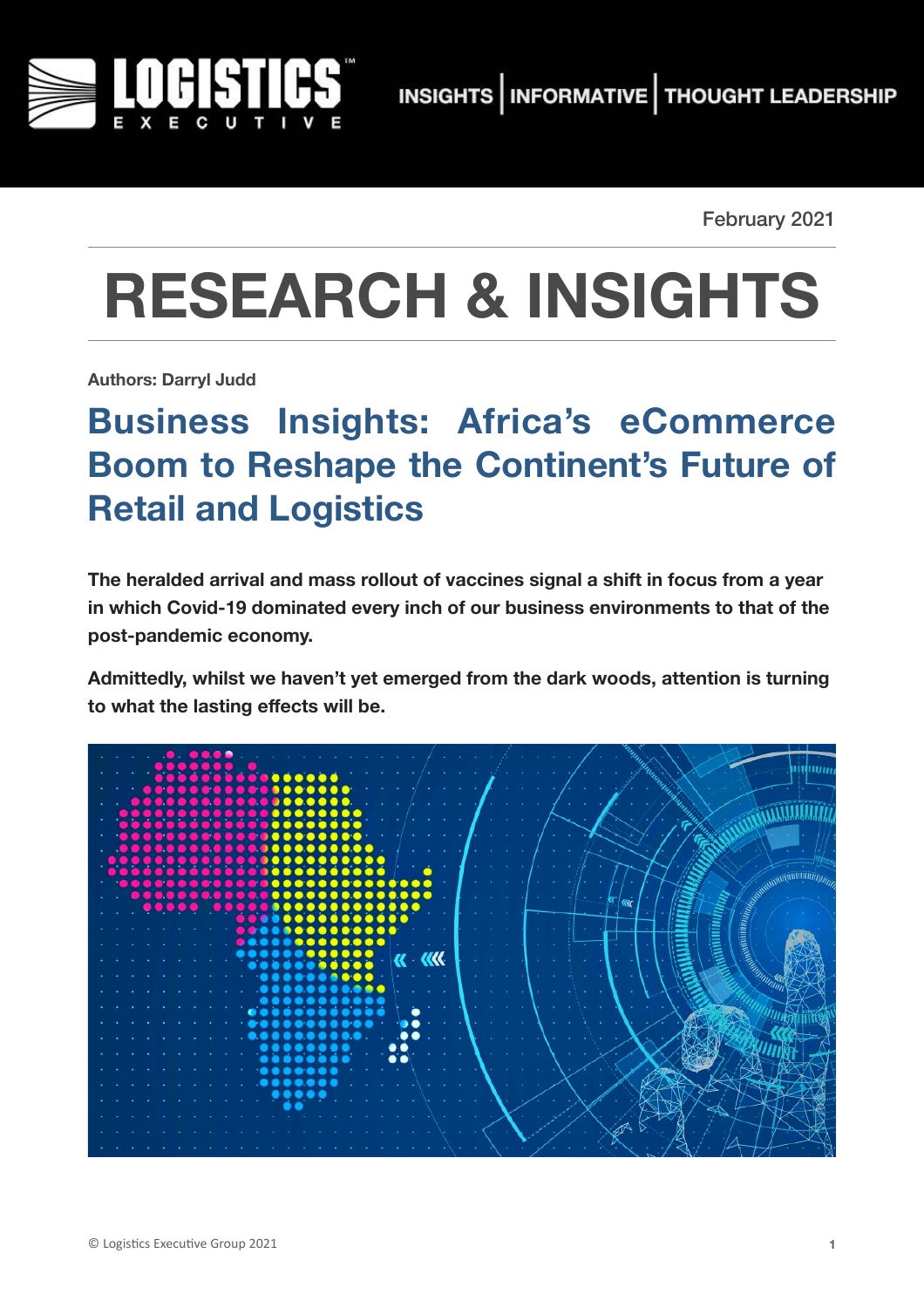Africa, largely touted as the next economic frontier has done relatively well to shield itself from the worst of the health crisis and although infection rates in some countries are rising, there is hope that the availability of vaccines will enable an early arrest of this before Africa experiences the scale of infections that countries like the United States, United Kingdom or Italy have endured.

<span id="page-1-2"></span>Like much of the world, Covid-19's economic impact on Africa is painfully clear. Economic activity growth has fallen by more than 3% pushing Africa into its first recession in 25 years<sup>[1](#page-1-0)</sup>. African anti-virus efforts dealt a heavy economic blow, with retailers hit especially hard as governments have shut markets and restricted the flow of goods and people.

#### **Surge in E-commerce**

As with much of the world, the sudden change drove contagion-wary consumers to use E-commerce platforms, accelerating online sales and home delivery.



Senegalese online platform, Rapidos, which has partnerships with supermarkets, bakeries and pharmacies is doing a roaring trade. Set up just two years ago the platform has seen home deliveries increase by 90 per cent according to Managing Director, Mohamed Badiane.

<span id="page-1-3"></span>Across Africa, the trend is the same. Confidence in online sales is surging, home delivery is on the rise and digital innovation is changing how Africans interact.

Africa's e-commerce giant, Jumia, which has traditionally struggled with high operating costs, raising questions over its long-term viability has seen a turnaround benefiting from a virus-driven bump in online sales. According to Francis Dufay, the firm's managing director in Ivory Coast, there had been an "explosion of orders," with demand currently three times higher than normal.

In South Africa, a similar trend playing out. Ecommerce firm OneCart saw a 500-per cent increase in their online business in 2020 and have had to expand rapidly to deal with a surge in demand according to co-founder, Lynton Peters.

Whilst e-commerce in Africa lags behind other parts of the world, the continent's growing middle class and its young, urban internet-savvy population are driving the mass adoption of online sales and digital trading. Some 334 million users shopped online in 2020 with sales projected to reach US\$24,759m in 2021 a growth year on year of 18[.](#page-1-1)4%<sup>[2](#page-1-1)</sup>. User penetration is expected to hit 39.5% by 2025 up from 27.9% in 2021.

<span id="page-1-1"></span><span id="page-1-0"></span>[<sup>1</sup>](#page-1-2) World Bank 2021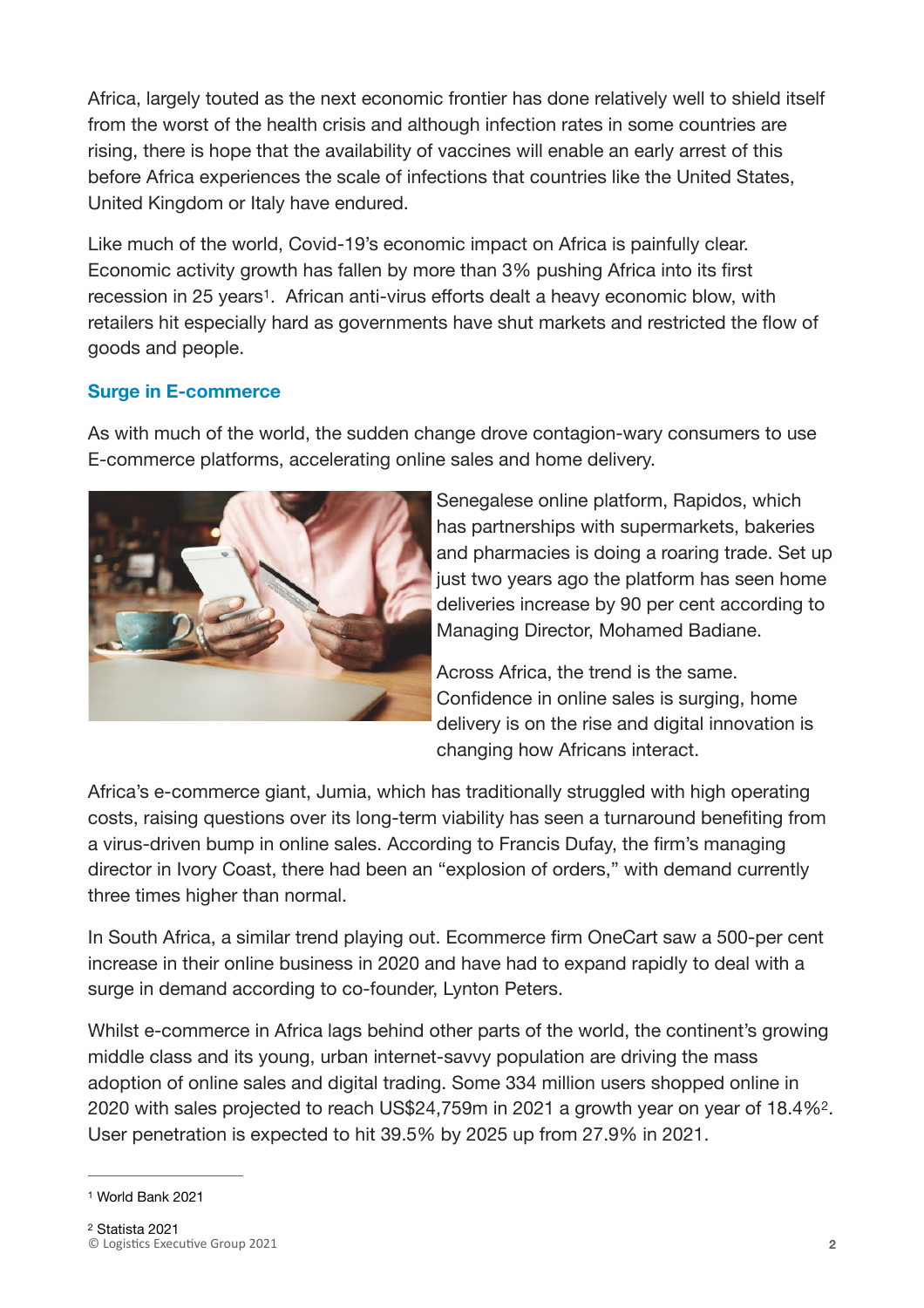With a revenue annual growth rate 2021-2025 of 13.3%, online sales are projected to drive the market size to US\$40,758m by 2025, with an average basket size of US\$74.08.

### **Digital Africa**

Even before Covid-19, Africa's thirst for digitalisation was increasingly evident.

Nearly half a billion people in Africa have mobile broadband coverage<sup>3</sup>[,](#page-2-0) and as more and more of these users access the internet for than just mobile payments and messaging, there will be a rapid rise in the African digital ecosystem of local digital content and services - a catalyst in the adoption of digital technologies that connect businesses with customers and suppliers, link students with teachers, and convene families and friends.

<span id="page-2-1"></span>

Africa's booming digital sector may offer the best opportunity for governments to kickstart a new growth cycle in the aftermath of the Covid-19 crisis. By encouraging the spreading of digital technologies, data and interconnection to all sectors, African countries can accelerate economic transformation and the creation of productive jobs.

Driven largely by private enterprise, Africa's total inbound international Internet bandwidth capacity increased by more than 50 times in past 10 years. Its fibre-optic network extended by almost four times and mobile cellular subscriptions more than doubled. More than 58% of the population live in areas covered by 4G networks and Africa has over 480 million mobile money accounts, more than all other developing regions taken together.

<span id="page-2-0"></span>This interconnectivity has seen the creation of more than 500 African companies providing technology-enabled innovation in financial services (fintech) and over 710 tech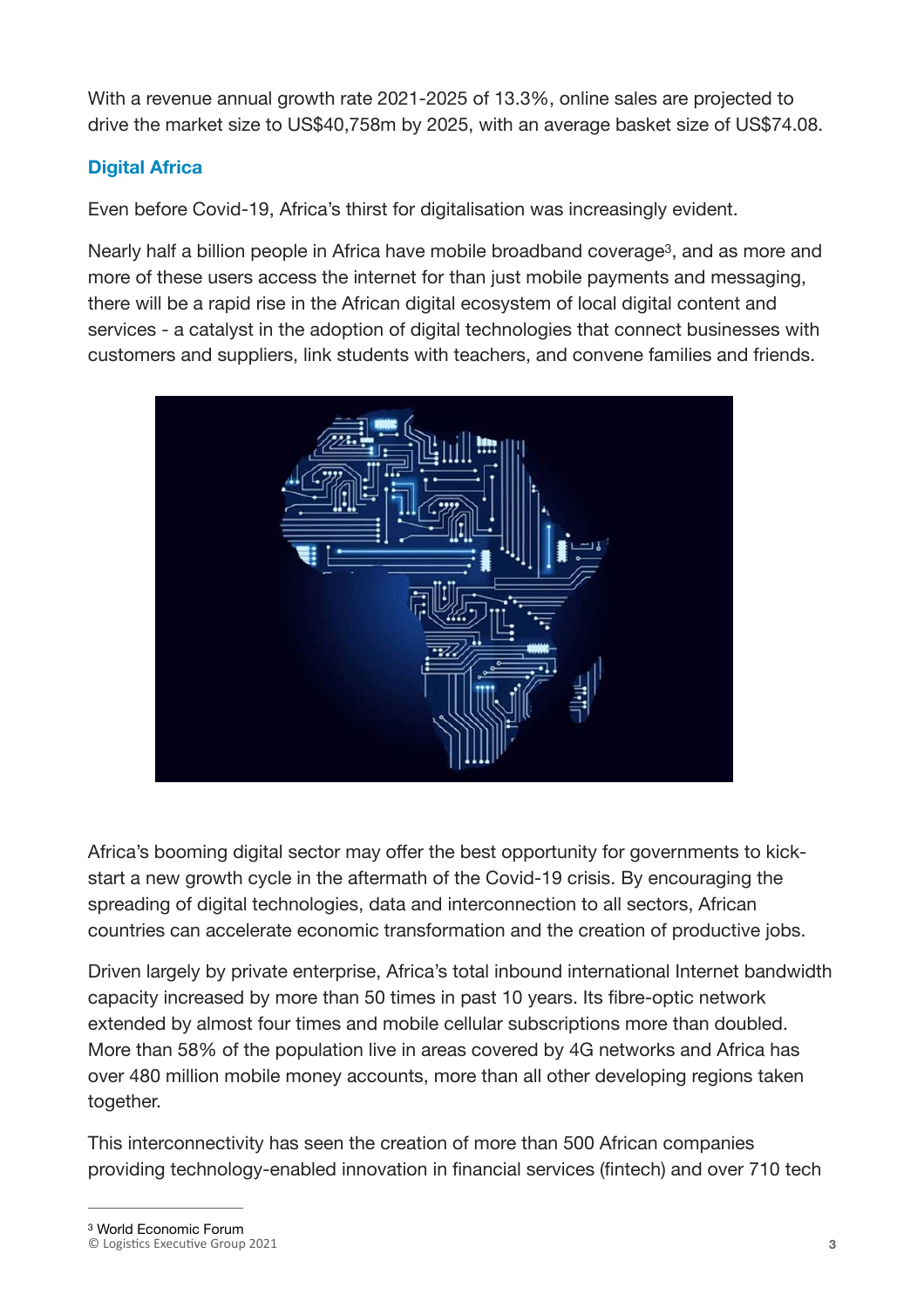hubs are active across the continent. Arguably coming off a low base there is no denying the growth opportunity. Less than 40% of all African firms have their own website and in 37 African countries, more than 50% of the population cannot afford one GB of data per month. As mobile broadband becomes more prevalent and networks more affordable the rise in the active consumer will exponentially increase from what is already a sizeable base.

Supporting this view, IFC and Google estimate that Africa's internet economy could reach 5.2% of the continent's gross domestic product by 2025, contributing nearly \$180 billion to its economy.

#### **Rise of the Last Mile**

Previously, many e-retailers were put off by the myriad problems, ranging from a lack of street names, to limited internet access and suspicion of online payments. It is has been previously estimated that the average international cost to the last mile for any manufacturer works to around 28 per cent of the cost of the product. But within Africa, this cost spirals to around 35-55 per cent pressured by issues such as weak infrastructure, limited delivery options and poor supply chain analytics.

With e-commerce gaining momentum, retailers are finding ways to expand their distribution networks, build more fulfilment centres, and leverage more on third-party logistics (3PL) partners across Africa.

The increase in digital mobile money solutions that has given confidence to payment transactions and the development of last-mile locator apps and chatbots has unlocked much of the perceived challenges in the African Ecommerce environment.



Overcoming the bottleneck of getting the product from the transportation hub to a customer's doorstep has traditionally been one of the hardest hurdles to address. Poor roads, lack of addressing and urbanisation (two-thirds of the African population still live in rural areas, significantly lower than other continents) are some of the major challenges.

The rise in 'Transport Urbanisation' is leading the charge to overcome these challenges.

The "urbanisation" of last-mile delivery was already taking shape in Africa before the surge in demand from Covid-19. Mobile apps are increasingly becoming more popular in Africa, connecting crowd-sourced transport solutions. The rise of urban delivery networks in Africa such as France's Kwik, Egypt's Sprint and new entrants based on 'Uber' crowdsourced asset pooling apps like Sendy, WumDrop, MAX, Rush, Glovo, Pick-it and Busy Bora are all enabling greater connectivity between sellers and buyers.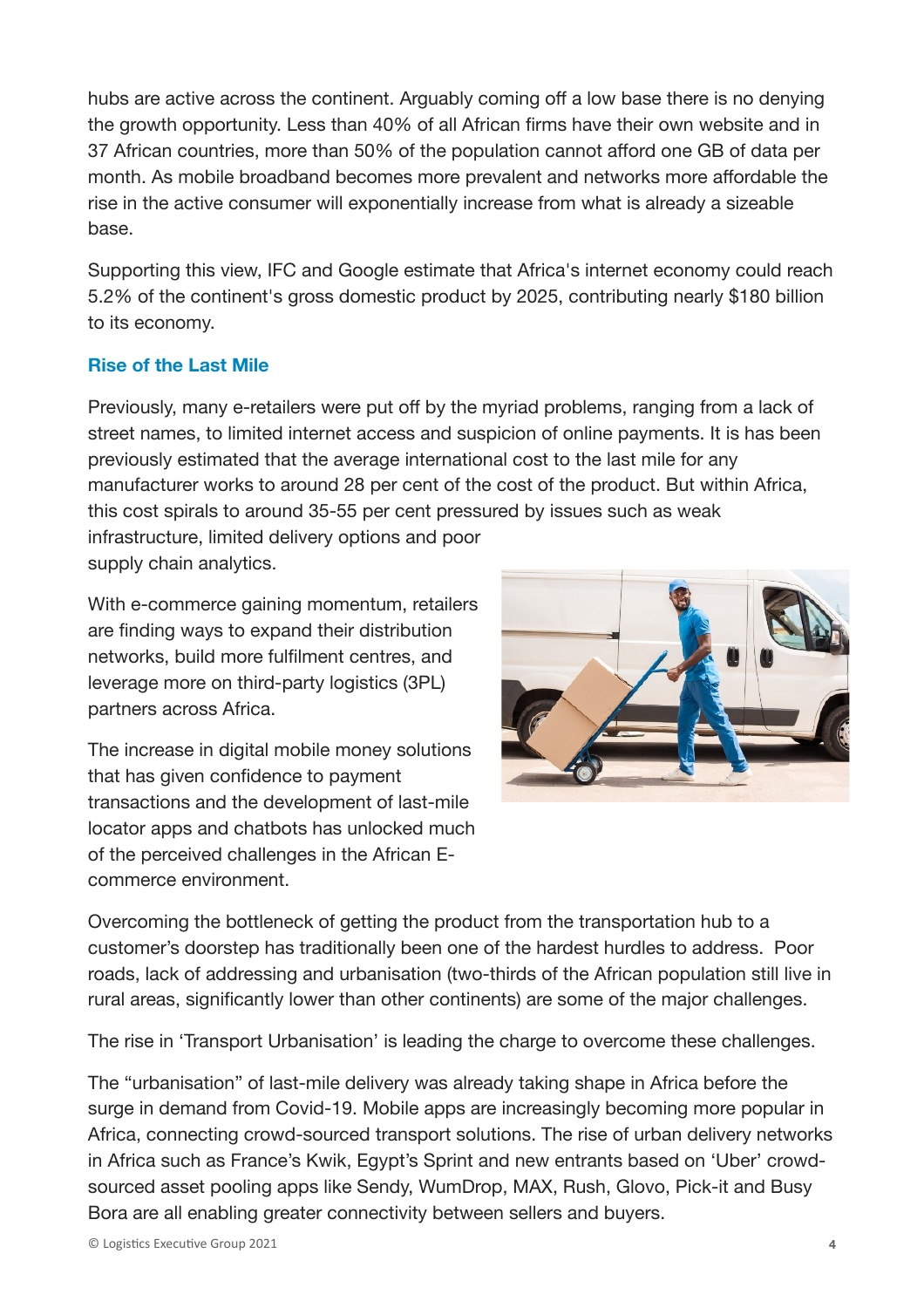With a lack of addressing and postcodes, peer-to-peer courier services are allowing cross-border retailers systems to tap into the traditional way of transport collaboration, often used in open, local markets more effectively enabling e-retailing to offer wider services across the entire of Africa.

Coupled with investment in logistics, Africa's transport network is becoming a major development focus. Nigeria's Konga has invested more than US\$10m in logistics arm, K-Xpress to build a world-class delivery solutions network and Bwala Africa Group, a lastmile logistics marketplace launched last year to solve challenges facing fleet owners, rolled out 80 new trucks to meet the rising demand for last-mile fleet connectivity.

With three major partnerships with Kenya's top retail stores like Copia, Naivas and Jumia up Bwala is also looking to do payment collections through BwalaPay, its ESCROW system allowing customers to pay on delivery and the seller on the other will either get cash when the item is sold/return of the package, if not sold. Drawing on crowdsourcing logistics service providers and fleet owners enables an on-demand last-mile logistics solution for its B2B and B2C customers in e-commerce and distribution.

Traditional carriers and independent transporters still dominate the landscape, but mobile apps are increasingly becoming more popular — driven by high mobile internet penetration and a young growing population.

Customers are searching for mobile solutions that offer real-time visibility, security, easy payment and low-cost delivery — in an industry previously untouched by technology.

As Hennie Heymans, CEO, DHL Express Sub-Saharan Africa points out. "Even if you don't have a physical address, you can establish central points of collection. This is why local partnerships are so important".

The role of logistics is changing in this new era. Three to four years ago, the traditional way of getting hold of someone for shipping was to ring a call centre, but that's all changed, and the ability to connect with people via their mobiles or apps opens up a channel to better service the last mile.

#### **Enormous Upside**

With Africa's population growing rapidly, especially its middle class (expected to make up 1.1 billion out of 2.5 billion Africans by 2050) and it's mushrooming demographic, comprising professionals and business people with increasing disposable income, the taste for Western goods is an obvious opportunity for e-commerce. McKinsey Global Institute projects e-commerce could be worth \$75 billion in Africa's leading economies by 2025.

More than 90 per cent of U.S. and E.U retailers do not sell in Africa according to Chris Folayan, CEO of Mall for Africa, an E-commerce platform that allows customers in 17 African countries to purchase directly from major international retailers that would otherwise be inaccessible.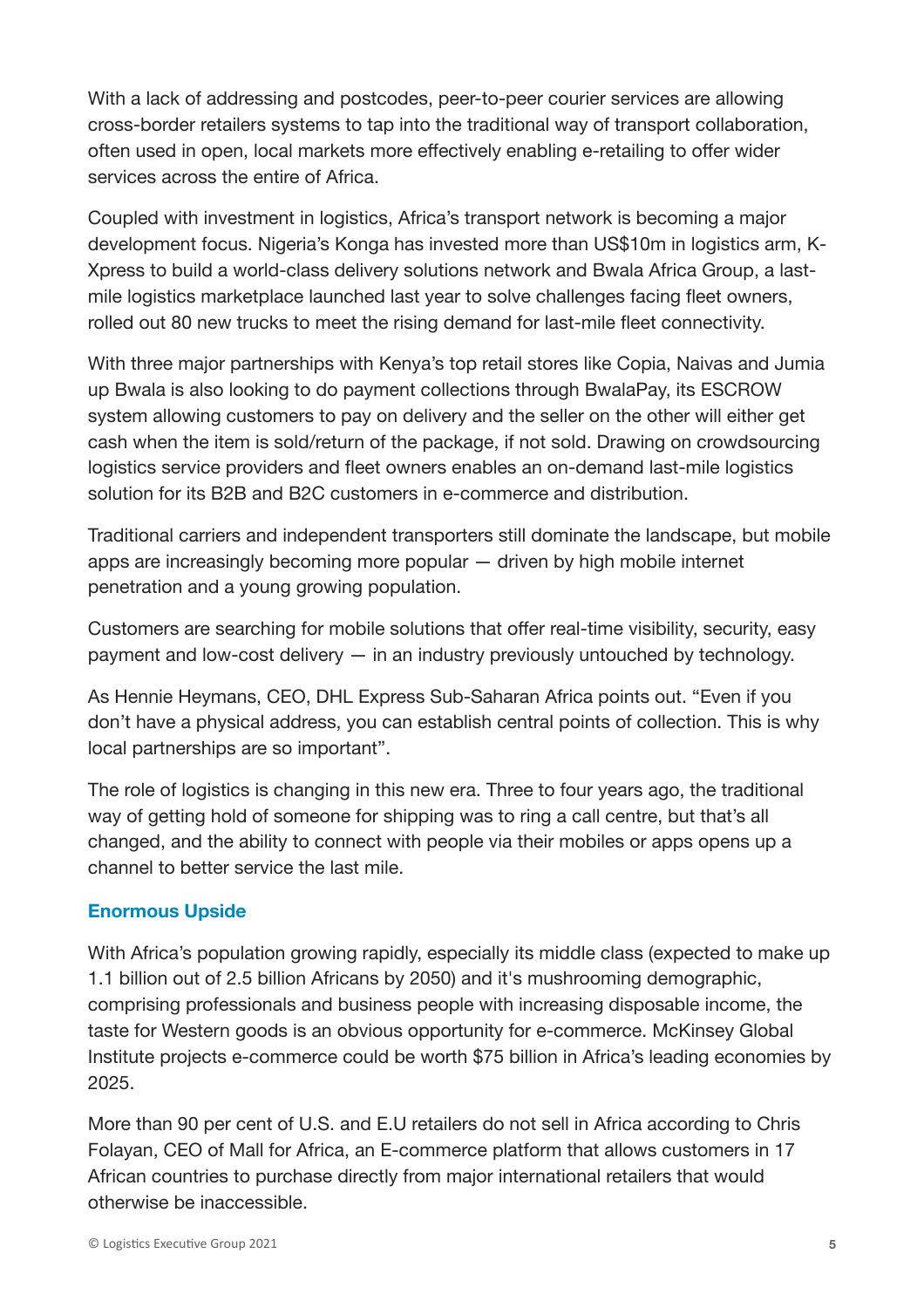

The likelihood of widespread adoption of E-commerce is bolstered by the trend of 'leapfrogging' in Africa, whereby local innovation overcomes structural deficiencies – as seen with Kenyan mobile money service M-Pesa, which emerged in the absence of consumer banks to give millions of Africans access to digital finance.

Currently, Nigeria, Kenya and South Africa dominate e-commerce sales, but the opportunity is continent-wide, driven by the large structural gap between supply and demand. This coupled with Africa is well known as the world's most entrepreneurial continent, is fuelling Africa's digital entrepreneurs to launched new services for ordering and delivering supplies. Open markets are quickly becoming service hubs for direct to consumer sales and home delivery.

Little encouragement is needed to turn the entrepreneurial spirit into harnessing the power of real economic growth. According to the African Development Bank, more than 1 in 5 working-age Africans are starting businesses. For women, it's more than 1 in 4.

The lack of formal infrastructure means a smartphone is often the best gateway to access everyday services or finance or start a business and digital platform businesses sit at the top of the next wave of major start-ups. According to Alibaba's Jack Ma expect that Africa will boom in sectors like e-commerce, logistics, fintech, big data and tourism.

There is already strong evidence to suggest Ma is again on the money. Jumia, Africa's answer to Amazon, was listed on the New York Stock Exchange in 2019, and just last October, Rwanda released the first smartphone, the Mara Phone, produced entirely in Africa and from African parts.

Hennie Heymans, CEO of DHL Express sums its well when he said, "The boom in ecommerce in Africa is here and now, and those who move first to embrace it will benefit by being here from the start"